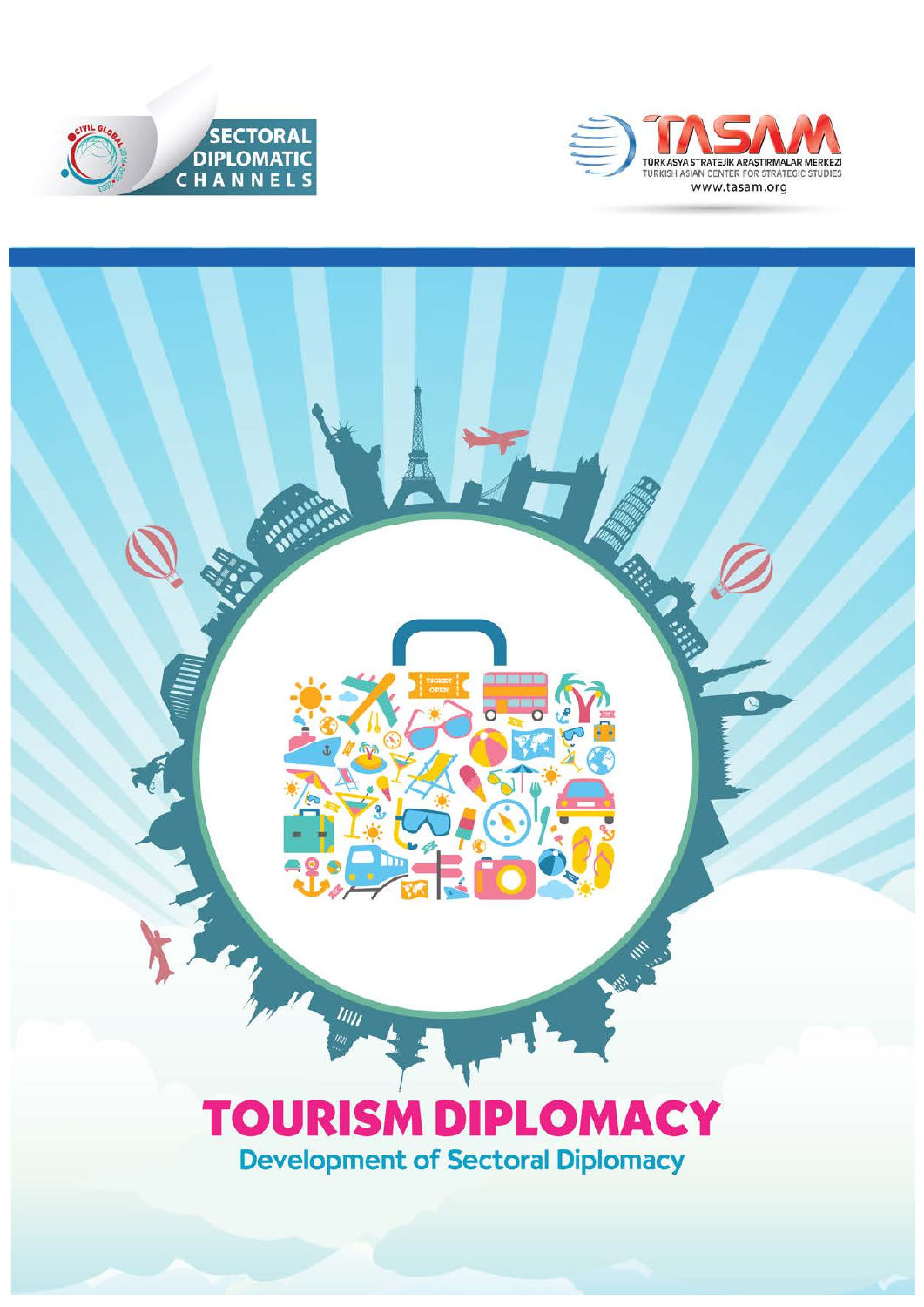



# **STRATEGIC VISION DOCUMENT TOURISM DIPLOMACY**

## **"Development of Sectoral Diplomacy"**

Tourism is a sector that mobilizes and develops all sectors of economy from agriculture and livestock to industry, from construction to infrastructure. But it is not correct to accept tourism only as an economic sector. Tourism is a sector that has an influence that can't be ignored on the move of domestic unity and cultural life of a country; on international reputation and prestige of a country and on the functioning of its foreign policy in the same time. According to that, one of the important sub-titles of public diplomacy is tourism diplomacy. In fact, tourism diplomacy is a match-brand of culture diplomacy. Because tourism increases cultural interaction and gets publics closer to each other.

It is required to deal tourism in a perspective that will strengthen national security and economic profits of the country. It is required to provide necessary directions and educations to all institutions, firms and individuals -especially guides- who serve in tourism sector for treating as diplomats. Thus, the guides, who were showing round strangers that came to Turkey in the last periods of Ottoman, gave wrong opinions in the presentation of country by the effect of various social and political raisons of the period. And that was played a role in the formation of a negative Turkish image in Europe. Ataturk wishing to ignore that made established the "Turkish Voyager Community".

Tourists visiting different countries have been showing more tendency to learn settled cultures. There will be a requirement for featuring cultural savings for covering the demands of visitors who would like to learn truths about a country from historical and cultural sources. Furthermore, tourists wish to join actively to experiences instead of being only an observer in the countries they visit. Besides the art, craft, cultural saving of the visited country; the participant activities that will turn into permanent memories during the visit of historical places have been becoming more and more important. The continuously rising curiosity towards learning other cultures has been making cultural diplomacy and tourism diplomacy important.

Countries who has a crowded population as China have been economically awarding certain countries by directing their citizens (who will go abroad for a visit) to those countries; but have been punishing some countries by ignoring their citizens who prefer to go countries such as Macau, Taiwan. And in return, they have been trying to increase their political and economic populations. Similar situation is valid also for another countries such as Western -even Russia and Iran- countries that direct their citizens secretly by forming a perception towards which countries should be visited. So, tourism diplomacy has a great importance according to revive tourism sector and generally economy for the countries such as Turkey.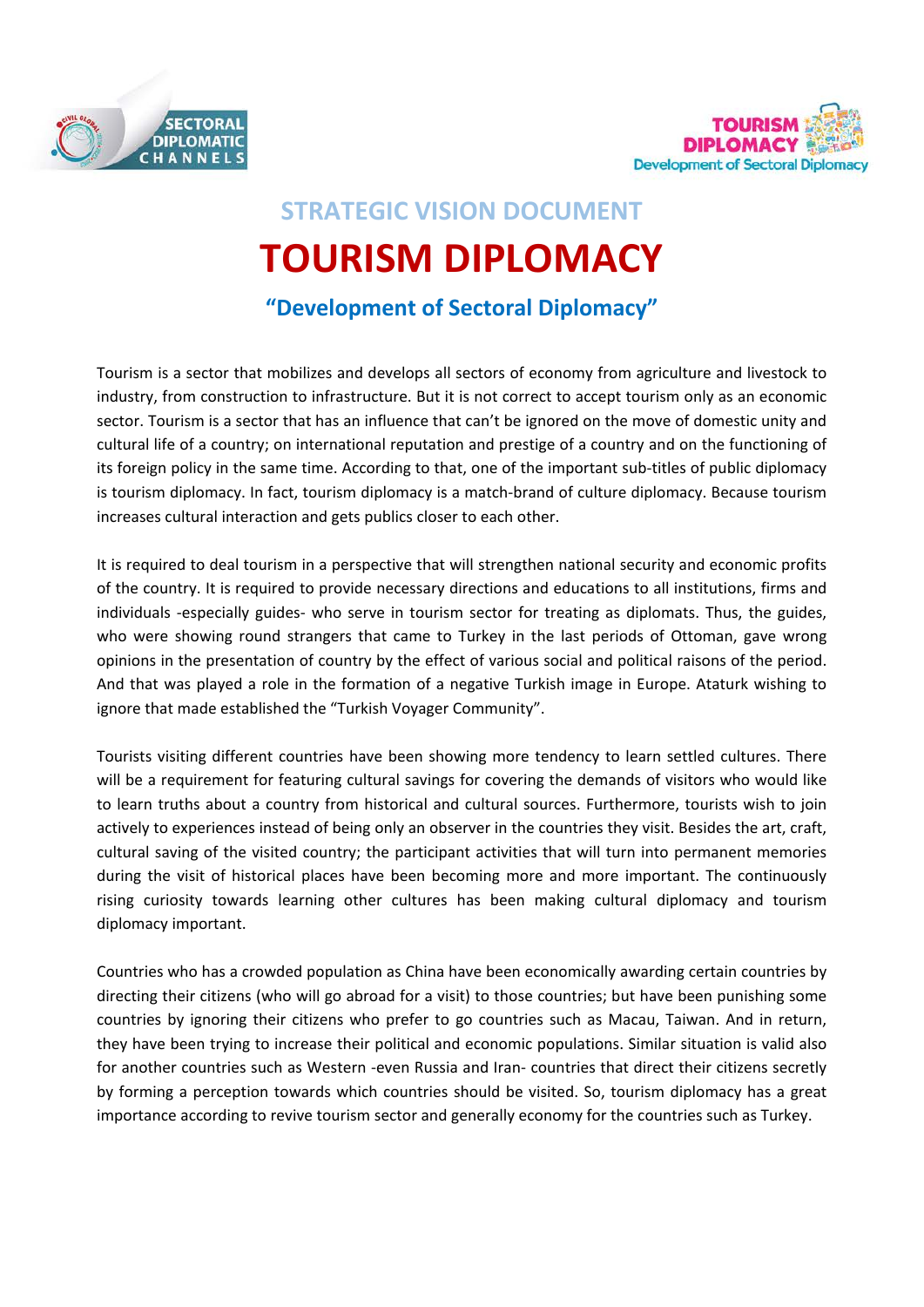



This situation has been more important if it is considered that commercial balance between China and Turkey is disproportionately against Turkey and one of the most important problems according to Turkish economy is the current deficit.

As it is clear from the explanations done here; tourism diplomacy is bilateral:

- 1) Presentation of a country in an international political level and usage of tourism activities by the aim of actualizing maximum of national profits in political and economic area (diplomatic tourism)
- 2) Usage of diplomatic activities by the aim of developing tourism (touristic diplomacy)

A deep interaction is the case between two sides of tourism diplomacy. The studies that will be done in one side will inevitably affect the studies that will be done in other side. In this frame, keeping the prestige of the country strong and the presentation as a respective country that has a high added-value for the visited country instead of a cheap country image but increases the prestige of visitors will increase the prestige of that country in other areas.

In this point, for instance, it is required to carry the successes of health tourism provided in the recent period to forward levels by moving also to other areas such as history tourism, nature tourism (thermal spring, mountaineering, rafting etc.).

Finally, we should point out that the success of tourism diplomacy will be directly proportional with the quality of services offering to tourists. Thus, the success seen in health tourism is majorly the fonction of the success caught recently in health sector.

So, no matter in which tourism branch it is, the quality of service and products offering to tourist should be increased. Otherwise, it will be impossible to increase the brand value of country and reflect it to economic, political and diplomatic areas.

It is required to organize activities that bring sector representatives, bureaucrats, diplomats and academicians all together in the solution of problems related with tourism diplomacy. In this context, we hope **the Studies of Tourism Diplomacy**, which will be held in the content of **Civil Global 2015-2023- 2053** "Development Program of Global Civil Diplomacy", will provide multilateral profits and important contributions on the development of cooperation opportunities in the national and international area by the proactive approaches.